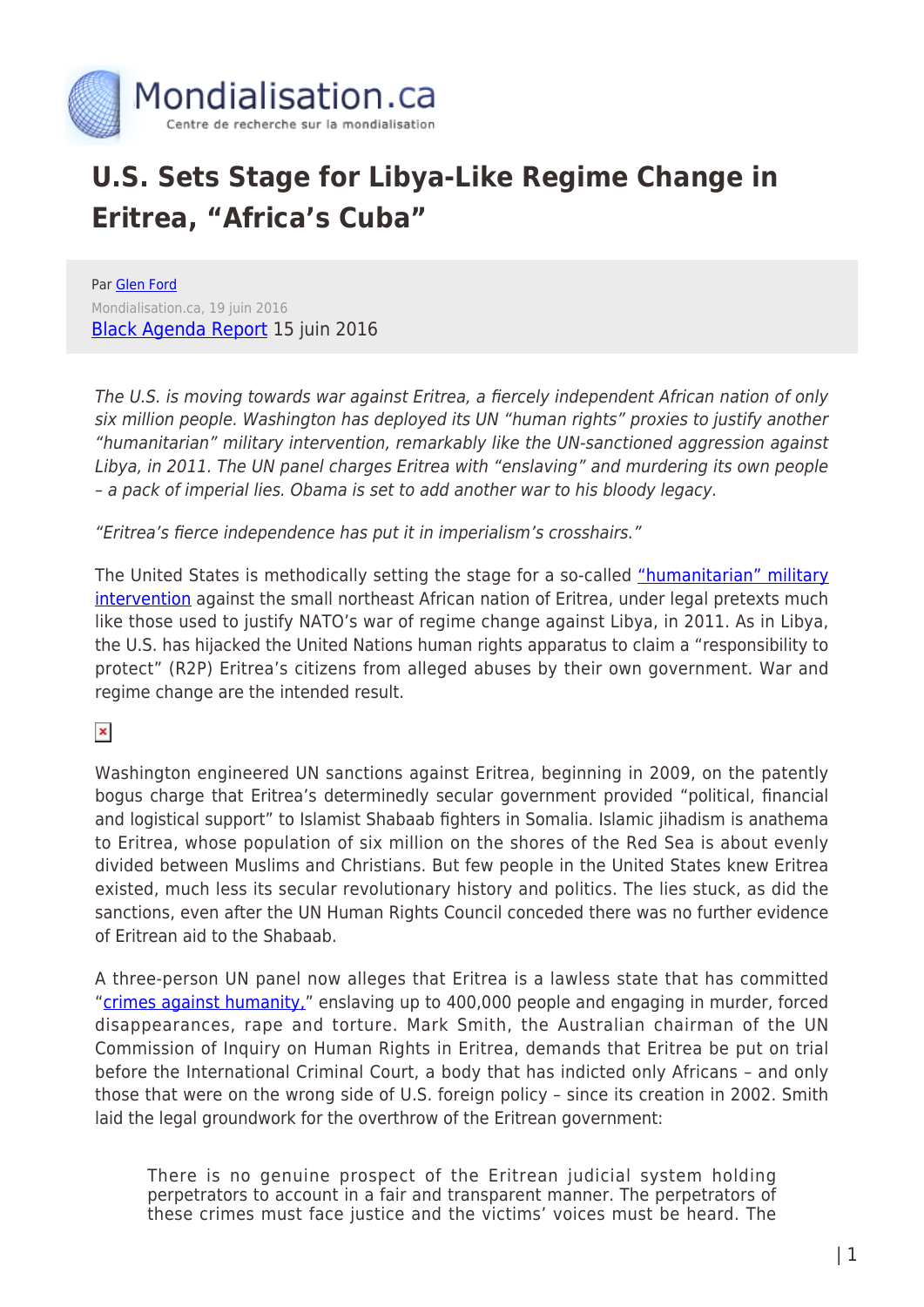international community should now take steps, including using the International Criminal Court [ICC], national courts and other available mechanisms, to ensure there is accountability for the atrocities being committed in Eritrea.

The UN commission demands that Eritrea be put on trial before the International Criminal Court, a body that has indicted only Africans.

In February of 2011, the United Nations Security Council, led by the U.S., Britain and France, referred the case against Libya to the ICC, to provide a criminal justice rationale for the military assault that was already underway against Muammar Gaddafi's government. This time, Washington has instructed its UN proxies to give "humanitarian" legal cover in advance for an attack on Eritrea. The demonization campaign is built around two Big Lies: one, that Eritrea's system of national service – a form of draft, which is the right of all nations – amounts to "slavery"; and two, that domestic oppression in Eritrea is a prime source of African refugees to Europe, with the tiny nation allegedly accounting for more cross-continental emigration than every other country except war-ravaged Syria.

National service in Eritrea, as in many other countries, includes not only military duty on the front lines with Ethiopia – which still occupies parts of Eritrea in clear violation of an international arbitration agreement – but also labor in public works projects as well as service in health and education infrastructures. (Most teachers in Eritrea, for example, are national service workers.) Lots of folks would call that socialism or nation-building – which is how the Eritreans see it.

The Eritreans defend extended national service on grounds of necessity, citing an existential threat from the Ethiopian military, backed to the hilt by Washington. Economic sanctions have also necessitated that Eritrea mobilize the population to develop its own national resources. However, self-reliance is also a cornerstone of Eritrean domestic development policy, and seen as central to maintaining true national sovereignty and independence. Eritrea rejects foreign "aid" and entanglements with structures of international capital, and is one of only two nations in Africa that has no relationship with AFRICOM, the U.S. military command on the continent (Zimbabwe is the other).

It is insane to believe that little Eritrea, with only six million people, has set more people to flight than neighboring Ethiopia, one of the poorest countries in the world, with a population 15 times greater.

Eritrea's fierce independence has put it in imperialism's crosshairs. Eritrea is "[Africa's Cuba"](http://www.blackagendareport.com/amare-eritrea-endures-sanctions-occupation) – and the United States treats it as such in a striking variety of ways. Indeed, the other Big Lie against Eritrea – that it is the second largest contributor to the waves of refugees risking life and limb to reach Europe – is directly related to European immigration policies, urged on them by the U.S., that put Eritrea in much the same bind as U.S. policy towards Cuba.

It is insane to believe that little Eritrea, with only six million people, has set more people to flight than neighboring Ethiopia, one of the poorest countries in the world, now in the throes of a devastating drought, with a population 15 times greater; or neighboring Sudan, also desperately poor and afflicted by multiple wars, with 40 million people; or nearby Somalia, a nation without a state, inhabited by 10 million people. Indeed, economic, political and war refugees from all across Africa claim to be Eritrean because, unlike citizens of any other African country, Eritrean refugees are afforded special status on arrival in Europe as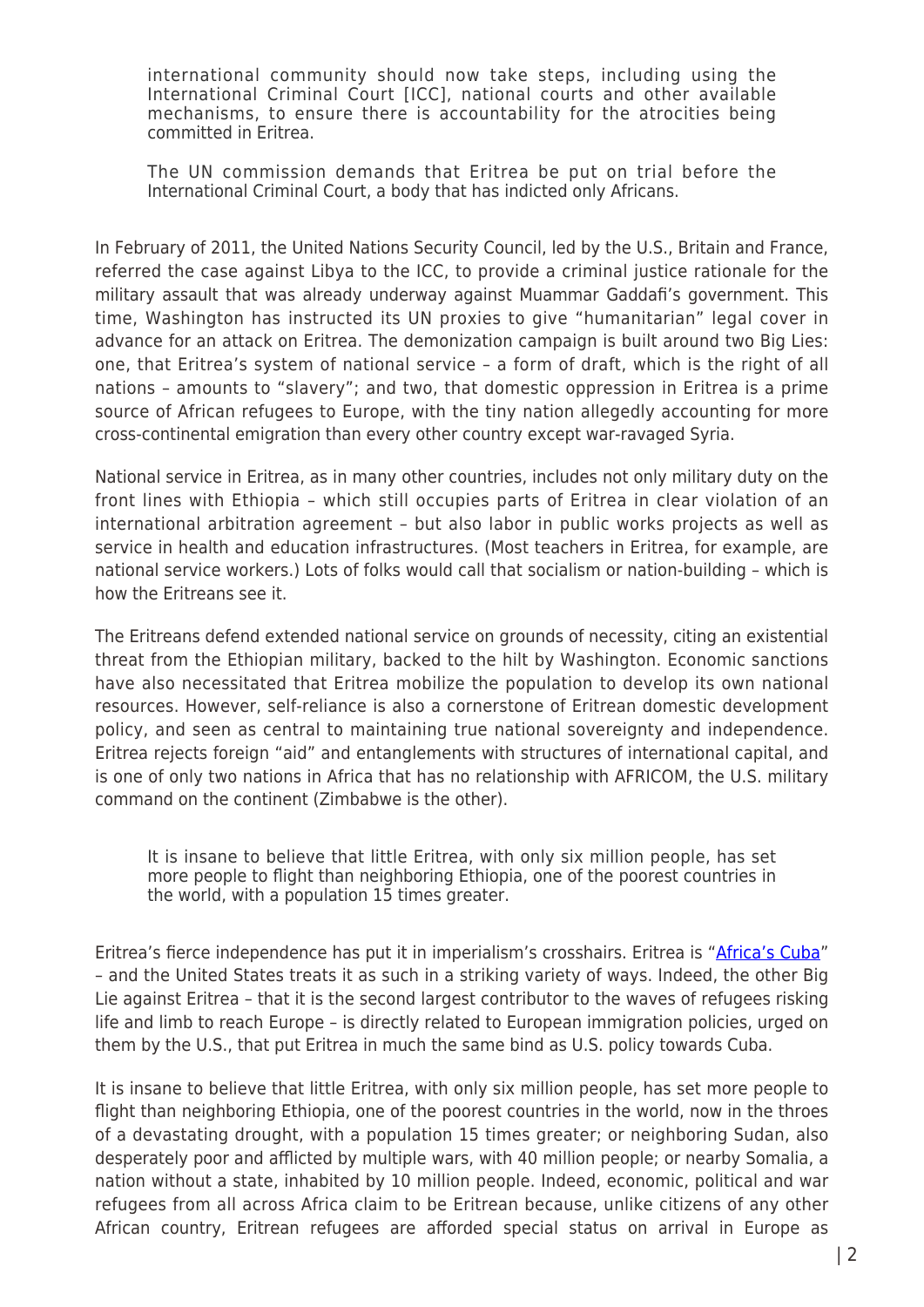presumptive political refugees who might face torture if returned home. As with U.S. Cuba policy, the Eritrean exception was designed to weaken and destabilize the country through a brain and human resource drain. Inevitably, however, the policy has made Eritrean identification papers the hottest selling documents on the streets of Khartoum and other refugee gathering points. Europe is awash, as is Israel, with fake Eritreans fleeing various military, political and economic catastrophes – most of them rooted in Euro-American foreign destabilization policies and the global capitalist Race to the Bottom.

If Latin Americans could pass for Cubans, the populations of U.S. "Little Havanas" would number in the tens of millions, full of Hondurans, Guatemalans, Salvadorans and Mexicans.

## "Economic, political and war refugees from all across Africa claim to be Eritrean."

Ethiopians pass most easily as Eritreans, since millions of them share the same ethnic background. About half of Eritreans are Tigrayan, the ethnic group that is the fourth largest in Ethiopia and dominates the ruling party in Addis Ababa. The Austrian Ambassador to Ethiopia, Andreas Melan, last year [estimated](http://www.tesfanews.net/40-percent-of-eritrean-migrants-in-europe-are-ethiopians/) that "among the thousands of Eritrean migrants in Europe, 30 to 40 percent are Ethiopians." That may be an underestimate. And many more "Eritreans" actually hail from as far away as West Africa.

The Eritrean ambassador to Israel believes that Ethiopians [account for half](http://www.madote.com/2013/12/the-politicization-of-eritreas-economic.html) of the purported Eritreans seeking refugee status in that country. « They know the Eritreans automatically receive a six-month visa, so they pretend to be Eritrean, » said the ambassador.

The Eritrean refugee scam is an open secret all across Europe, and is well known to the American and European governments. The Big Lie is maintained to serve imperial purposes, and will now be deployed to justify an armed assault on Eritrea as an alleged mass enslaver and rogue nation. The UN Commission of Inquiry on Human Rights in Eritrea will submit its manufactured findings to the Human Rights Council on June 21, setting the imperial lynch mob in motion.

## "They know the Eritreans automatically receive a six-month visa, so they pretend to be Eritrean. »

Eritrea cannot expect a fair hearing from a UN apparatus that is puppeteered from Washington. As the Eritrean government stated in its preliminary response to the UN commission's charges:

The purposes of national service in Eritrea are clearly stated in a legal proclamation of 1994 and are three-fold: national defense, economic and social development and national integration. The service is not indefinite although for a time and in certain cases it has been prolonged due the already explained existential threat of war.

The commission based its findings on the testimony of about 800 (alleged) Eritreans interviewed in various foreign cities, while ignoring the 42,000 Eritrean expatriates that have petitioned the world body to lift sanctions against their home country.

The UN panel is ignoring what is "effectively a continuing state of war with Ethiopia, the illegal occupation of Eritrean territory which constitutes a flagrant violation of human rights, repeated armed aggression, sanctions and mistaken policies that consider almost all